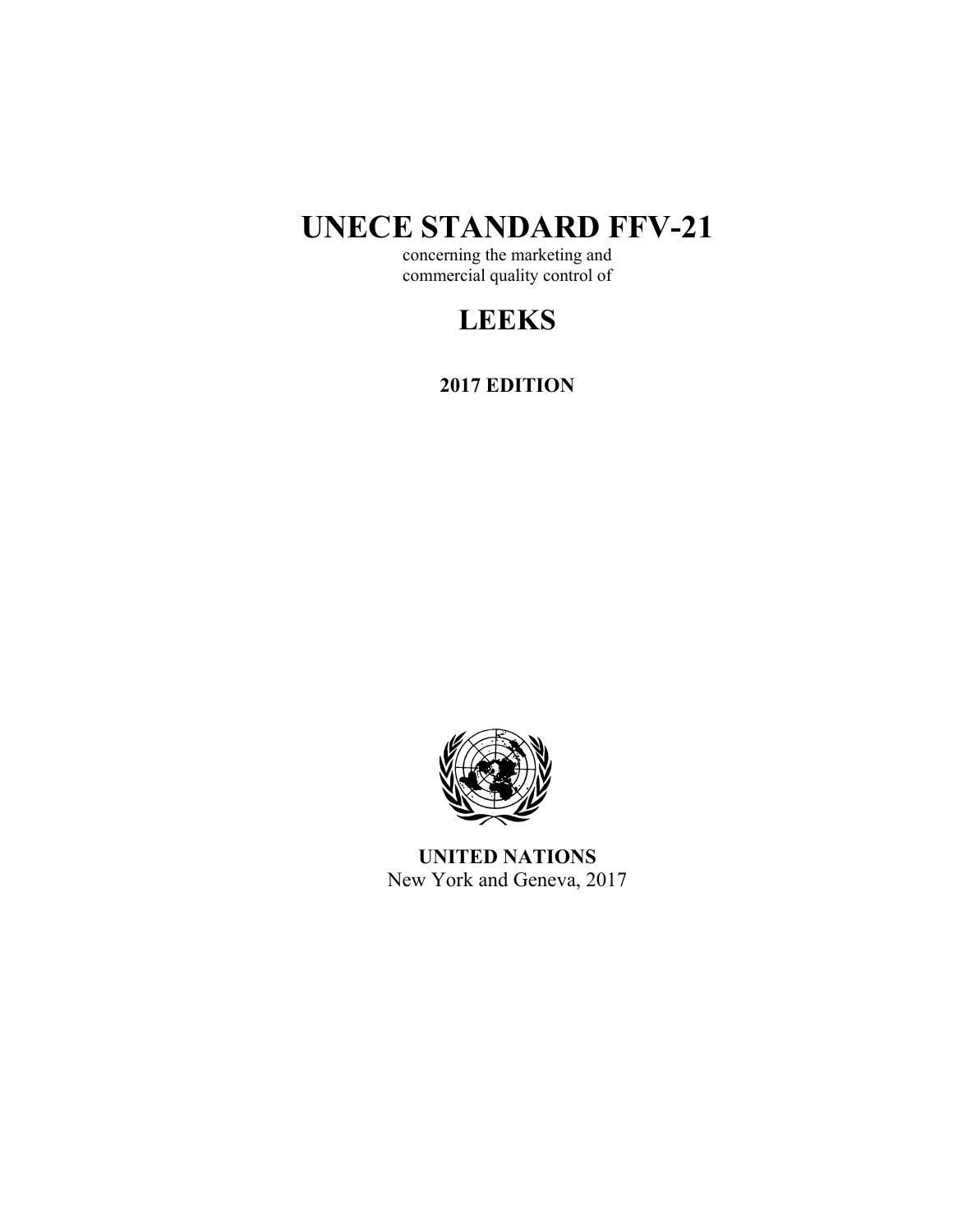#### **NOTE**

#### **Working Party on Agricultural Quality Standards**

The commercial quality standards developed by the Working Party on Agricultural Quality Standards of the United Nations Economic Commission for Europe (UNECE) help facilitate international trade, encourage highquality production, improve profitability and protect consumer interests. UNECE standards are used by governments, producers, traders, importers and exporters, and other international organizations. They cover a wide range of agricultural products, including fresh fruit and vegetables, dry and dried produce, seed potatoes, meat, cut flowers, eggs and egg products.

Any member of the United Nations can participate, on an equal footing, in the activities of the Working Party. For more information on agricultural standards, please visit our website <www.unece.org/trade/agr>.

The present revised Standard for Leeks is based on document ECE/CTCS/WP.7/2016/16, reviewed and adopted by the Working Party at its seventy-second session.

Aligned with the Standard Layout (2017)

The designations employed and the presentation of the material in this publication do not imply the expression of any opinion whatsoever on the part of the United Nations Secretariat concerning the legal status of any country, territory, city or area or of its authorities, or concerning the delimitation of its frontiers or boundaries. Mention of company names or commercial products does not imply endorsement by the United Nations.

All material may be freely quoted or reprinted, but acknowledgement is requested.

Please contact us at the following address with any comments or enquiries:

Agricultural Standards Unit Economic Cooperation and Trade Division United Nations Economic Commission for Europe Palais des Nations CH-1211 Geneva 10, Switzerland E-mail: agristandards@unece.org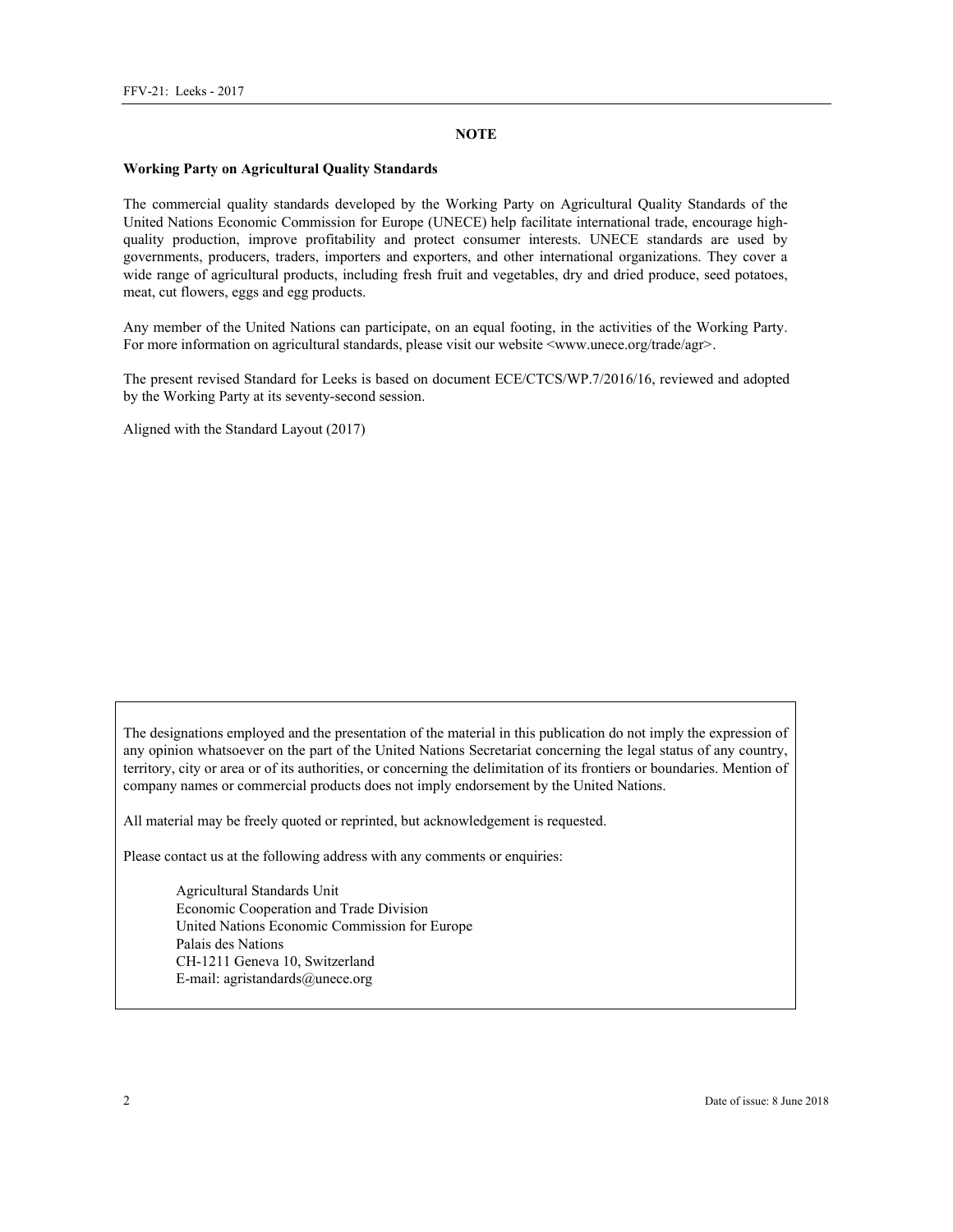## **UNECE Standard FFV-21 concerning the marketing and commercial quality control of Leeks**

## **I. Definition of produce**

This standard applies to leeks of varieties (cultivars) grown from *Allium ampeloprasum* L. Leek Group to be supplied fresh to the consumer, leeks for industrial processing being excluded.

## **II. Provisions concerning quality**

The purpose of the standard is to define the quality requirements for leeks after preparation and packaging.

However, if applied at stages following export, products may show in relation to the requirements of the standard:

- a slight lack of freshness and turgidity
- a slight deterioration due to their development and their tendency to perish.

The holder/seller of products may not display such products or offer them for sale, or deliver or market them in any manner other than in conformity with this standard. The holder/seller shall be responsible for observing such conformity.

#### **A. Minimum requirements**

In all classes, subject to the special provisions for each class and the tolerances allowed, the leeks must be:

- intact (this requirement does not apply, however, to roots and ends of leaves which may be cut)
- sound; produce affected by rotting or deterioration such as to make it unfit for consumption is excluded
- clean, practically free of any visible foreign matter; however, the roots may have remnants of soil adhering to them and traces of soiling within the sheathed part are allowed
- fresh in appearance, with wilted or withered leaves removed
- practically free from pests
- practically free from damage caused by pests
- not running to seed
- free of abnormal external moisture
- free of any foreign smell and/or taste.

When the leaves are cut, they must be neatly cut.

The development and condition of the leeks must be such as to enable them: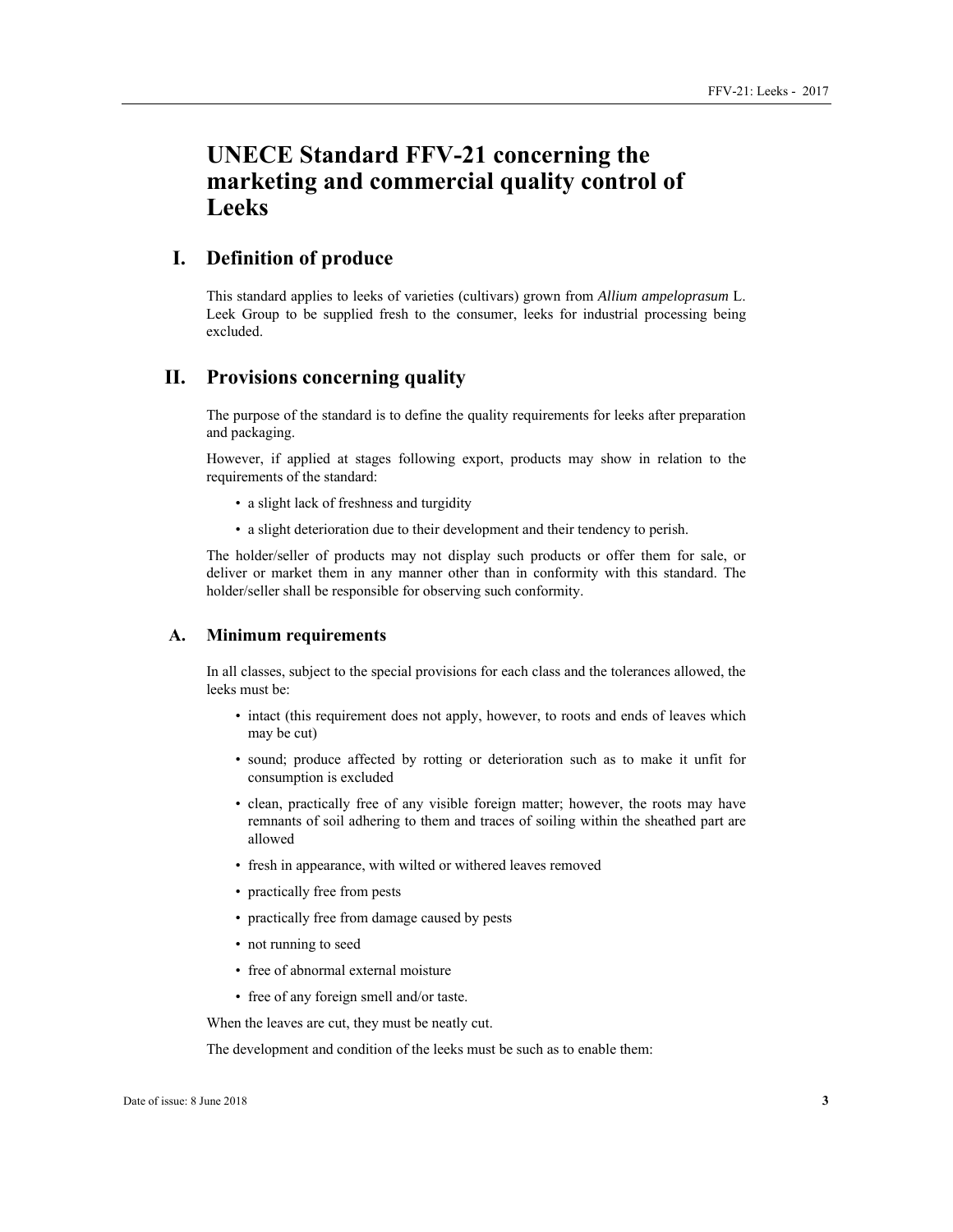- to withstand transportation and handling
- to arrive in satisfactory condition at the place of destination.

#### **B. Classification**

Leeks are classified in two classes, as defined below:

#### **(i) Class I**

Leeks in this class must be of good quality. They must be characteristic of the variety and/or commercial type.

The white to greenish white part of the leeks must represent at least one-third of the total length of the sheathed part.

The following slight defects, however, may be allowed, provided these do not affect the general appearance of the produce, the quality, the keeping quality and presentation in the package:

- slight superficial and dry damage on not more than two leaves
- slight bruising on the leaves
- slight damage caused by thrips on the leaves

#### **(ii) Class II**

This class includes leeks that do not qualify for inclusion in Class I but satisfy the minimum requirements specified above.

The following defects may be allowed, provided the leeks retain their essential characteristics as regards the quality, the keeping quality and presentation:

- slight superficial and dry damage
- slight bruising
- damage caused by thrips
- slight traces of rust on the leaves
- slight brownish discoloration due to low temperatures
- a tender flowering stem, provided that it is enclosed within the sheathed part

## **III. Provisions concerning sizing**

Size is determined by the diameter measured at right angles to the longitudinal axis in the middle of the sheathed part.

To ensure uniformity in size, the diameter of the largest leek in the same bundle or package must not be more than twice the diameter of the smallest leek.

Uniformity in size is compulsory for Class I.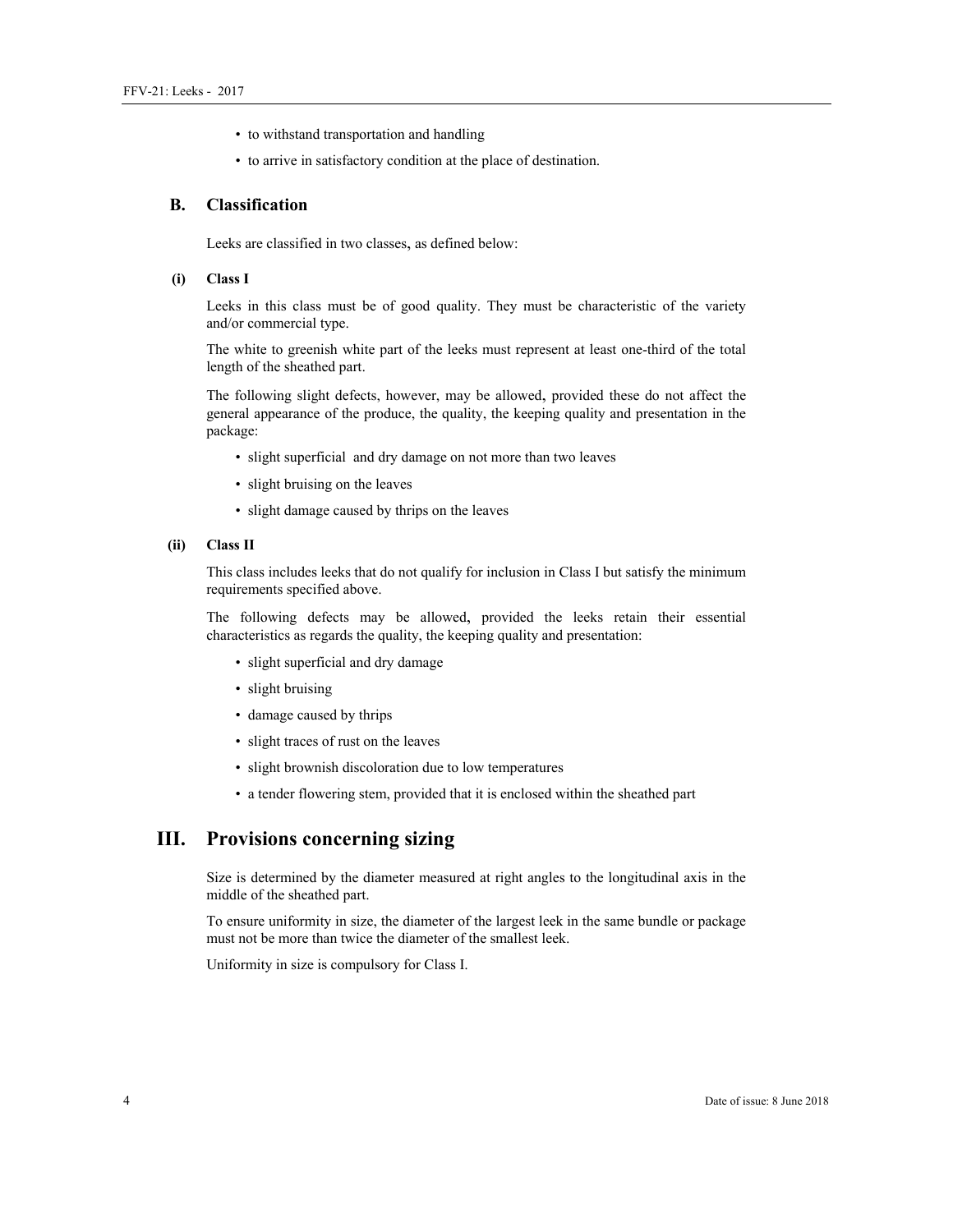## **IV. Provisions concerning tolerances**

At all marketing stages, tolerances in respect of quality and size shall be allowed in each lot for produce not satisfying the requirements of the class indicated.

#### **A. Quality tolerances**

#### **(i) Class I**

A total tolerance of 10 per cent, by number or weight, of leeks not satisfying the requirements of the class but meeting those of Class II is allowed. Within this tolerance not more than 1 per cent in total may consist of produce satisfying neither the requirements of Class II quality nor the minimum requirements, or of produce affected by decay.

#### **(ii) Class II**

A total tolerance of 10 per cent, by number or weight, of leeks satisfying neither the requirements of the class nor the minimum requirements is allowed. Within this tolerance not more than 2 per cent in total may consist of produce affected by decay.

#### **B. Size tolerances**

For all classes (if sized): a total tolerance of 10 per cent, by number or weight, of leeks not satisfying the requirements as regards sizing is allowed.

## **V. Provisions concerning presentation**

#### **A. Uniformity**

The contents of each package, or each bundle in the same package must be uniform and contain only leeks of the same origin, variety or commercial type, quality and size (if sized), and appreciably the same degree of development and colouring.

The visible part of the contents of the package must be representative of the entire contents.

#### **B. Packaging**

The leeks must be packed in such a way as to protect the produce properly.

The materials used inside the package must be clean and of a quality such as to avoid causing any external or internal damage to the produce. The use of materials, particularly of paper or stamps bearing trade specifications, is allowed, provided the printing or labelling has been done with non-toxic ink or glue.

Stickers individually affixed to the produce shall be such that, when removed, they neither leave visible traces of glue nor lead to skin defects.

Packages must be free of all foreign matter.